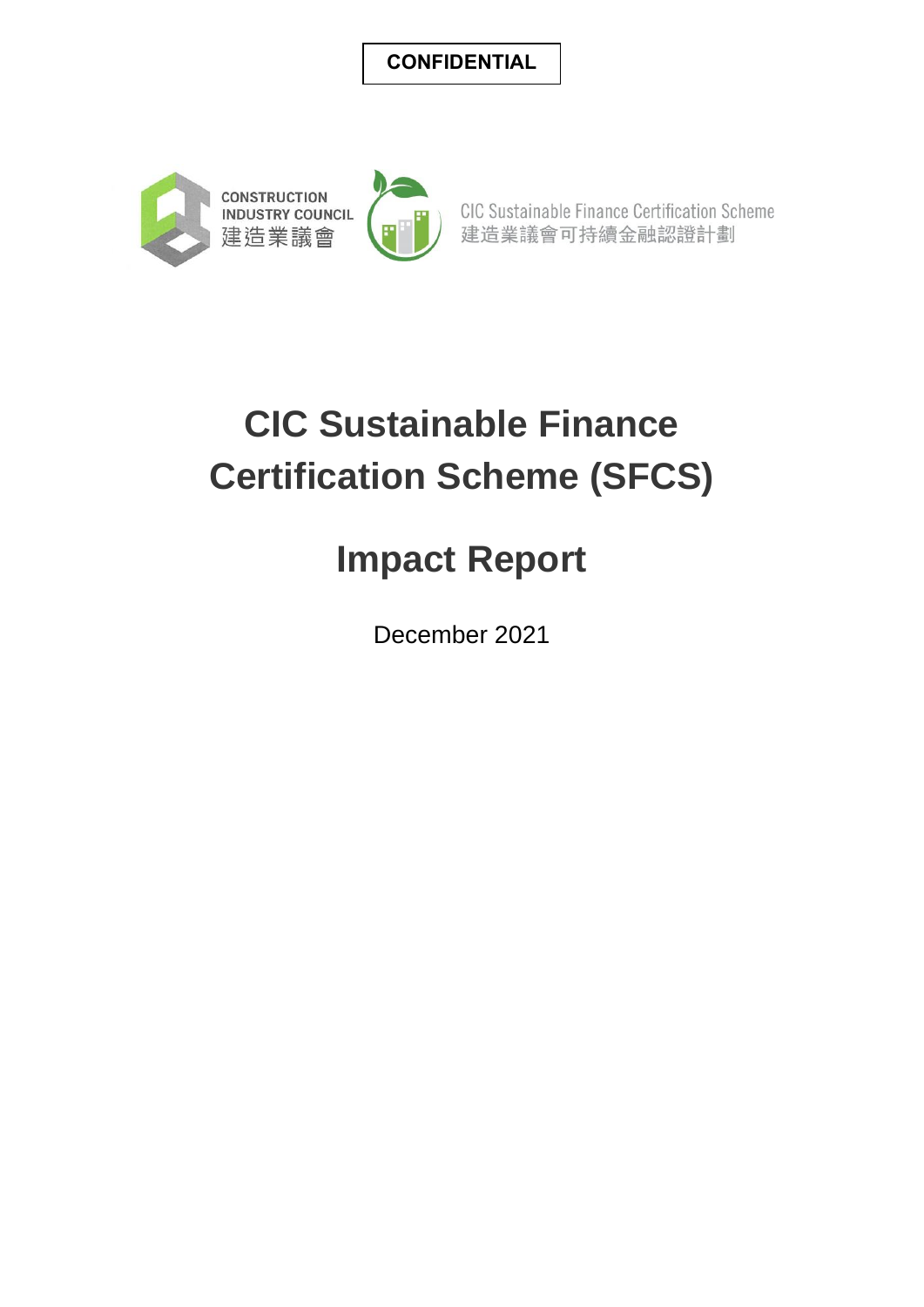

## **IMPORTANT NOTES**

- 1. Please read the User Guide (hyperlink), which provides an overview of the application process and guidance, prior to completing this form.
- 2. Please read the guidance notes provided in each text box carefully. The guidance provided is not exhaustive and applicants are encouraged to refer to additional guidance where needed.
- 3. The declaration shall be signed by an authorised person of the Company, declaring conflict of interests in any matters in connection with the application and assessment of the SFCS. This includes a reasonably perceived, potential or actual conflict of interests related to the company and its employees involved in this application.
- 4. All fields are compulsory. If a question does not apply, please type "N/A". Any missing information may result in assessment process delay.
- 5. This form must be submitted with the supporting documents. Please upload the supporting documents in the following formats: Word/ Excel/ PPT/ PDF.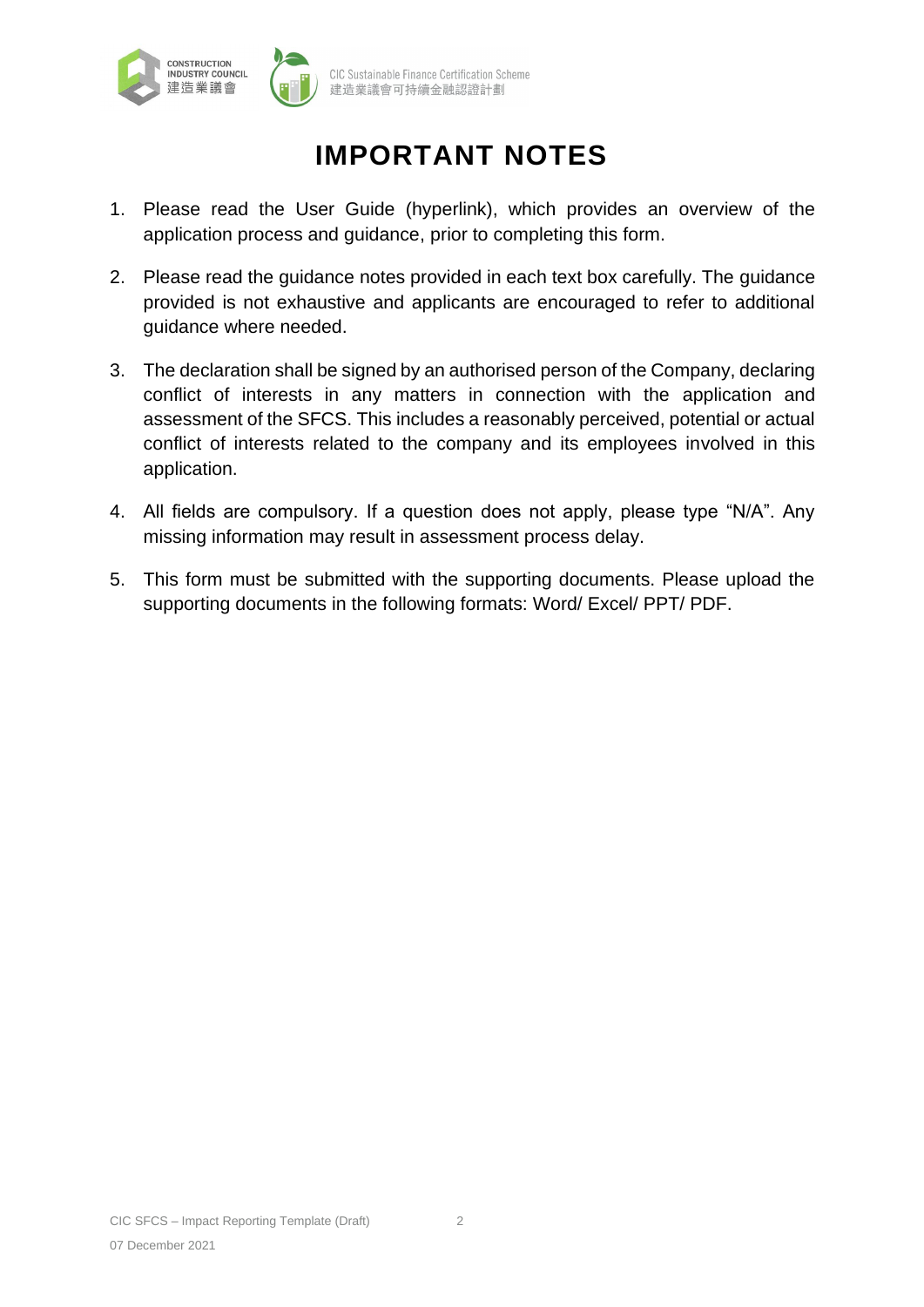

## **1 APPLICANT INFORMATION**

| Company name                        |                                                                                                                        |
|-------------------------------------|------------------------------------------------------------------------------------------------------------------------|
| <b>Contact details</b>              | Name:<br>Position:<br>Telephone no.:<br>Email address:                                                                 |
| Sustainable financial<br>instrument | Green Loan<br><b>Green Guarantee</b><br>Sustainability-linked Loan<br>$\Box$<br><b>Sustainability-linked Guarantee</b> |
| Certification no.                   | SFCS-YYYY-XXX                                                                                                          |

### **2 PROJECT PORTFOLIO**

Please fill in the end date of the reporting period and list out all the projects funded by the green finance proceeds.

#### **End date of the reporting period: MM-YYYY**

| <b>PROJECT</b><br>NAME* | <b>PROJECT</b><br><b>DESCRIPTION</b><br><b>(WITHIN 100</b><br>WORDS) | <b>CERTIFICATION</b><br><b>OBTAINED</b><br>(IF ANY) | <b>HIGHLIGHTS OF</b><br><b>CARBON</b><br><b>REDUCTION/</b><br><b>OTHER GREEN</b><br><b>ELEMENTS</b> | <b>CORRESPONDING ELIGIBILITY</b><br><b>CATEGORY</b> |
|-------------------------|----------------------------------------------------------------------|-----------------------------------------------------|-----------------------------------------------------------------------------------------------------|-----------------------------------------------------|
|                         |                                                                      |                                                     |                                                                                                     |                                                     |
|                         |                                                                      |                                                     |                                                                                                     |                                                     |
|                         |                                                                      |                                                     |                                                                                                     |                                                     |

\*Where confidentiality agreements, competitive considerations, or a large number of underlying projects limit the amount of details that can be made available, information can be presented in generic terms or on an aggregated project portfolio basis.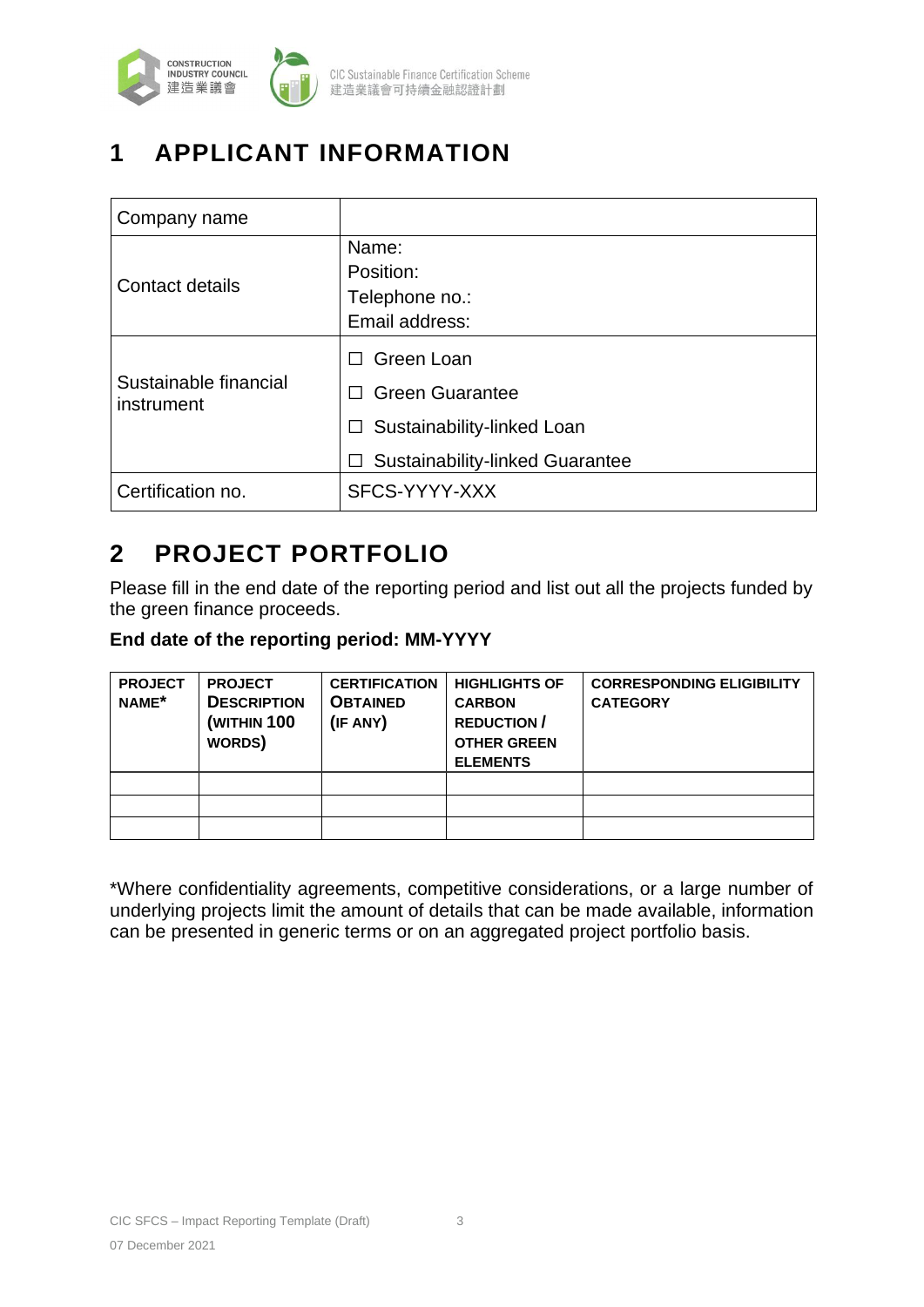

### **3 IMPACT REPORTING**

Please fill in the end date of the reporting period and report environmental impacts of the projects financed with the proceeds. Please be reminded that applicants are required to report impacts for each project stated in the Project Portfolio section.

#### **Project name:** \_\_\_\_\_\_\_\_\_\_\_\_\_\_

#### **End date of the reporting period:** MM-YYYY

For KPIs which can be extracted from CIC Carbon Assessment Tool (CAT) (hyperlink). Please submit carbon audit report as supporting documents.

| <b>KEY</b><br><b>PERFORMANC</b><br><b>E INDICATOR</b>                 | <b>UNIT</b>   | PERFORMANCE OF THE<br><b>REPORTING PERIOD</b> | <b>TARGET (ONLY</b><br><b>FOR</b><br><b>SUSTAINABILITY-</b><br><b>LINKED LOAN</b><br><b>AND</b><br><b>GUARANTEE)</b> | <b>ACHIEVED</b><br><b>TARGET (ONLY</b><br><b>FOR</b><br><b>SUSTAINABILITY</b><br>-LINKED LOAN<br><b>AND</b><br>GUARANTEE) |
|-----------------------------------------------------------------------|---------------|-----------------------------------------------|----------------------------------------------------------------------------------------------------------------------|---------------------------------------------------------------------------------------------------------------------------|
| Total carbon<br>emissions<br>(permanent<br>works)                     | $tCO2-e$      |                                               |                                                                                                                      |                                                                                                                           |
| Total carbon<br>emissions<br>(temporary<br>works and<br>site impacts) | $tCO2-e$      |                                               |                                                                                                                      | П                                                                                                                         |
| Percentage<br>of low-carbon<br>materials                              | $\frac{0}{0}$ |                                               |                                                                                                                      |                                                                                                                           |
| Percentage<br>of clean<br>energy                                      | $\%$          |                                               |                                                                                                                      |                                                                                                                           |
| Waste<br>recycling rate                                               | $\%$          |                                               |                                                                                                                      |                                                                                                                           |

For other KPIs:

| <b>KEY</b>         | <b>UNI</b> | <b>METHODOLOGI</b> | <b>PERFORMANC</b> | <b>TARGET (ONLY</b>  | <b>ACHIEVED</b>      |
|--------------------|------------|--------------------|-------------------|----------------------|----------------------|
| <b>PERFORMANC</b>  |            | <b>ES AND</b>      | E OF THE          | <b>FOR</b>           | TARGET (ONLY         |
| <b>E INDICATOR</b> |            | <b>ASSUMPTION</b>  | <b>REPORTING</b>  | <b>SUSTAINABILIT</b> | <b>FOR</b>           |
|                    |            |                    | <b>PERIOD</b>     | <b>Y-LINKED LOAN</b> | <b>SUSTAINABILIT</b> |
|                    |            |                    |                   |                      | <b>Y-LINKED LOAN</b> |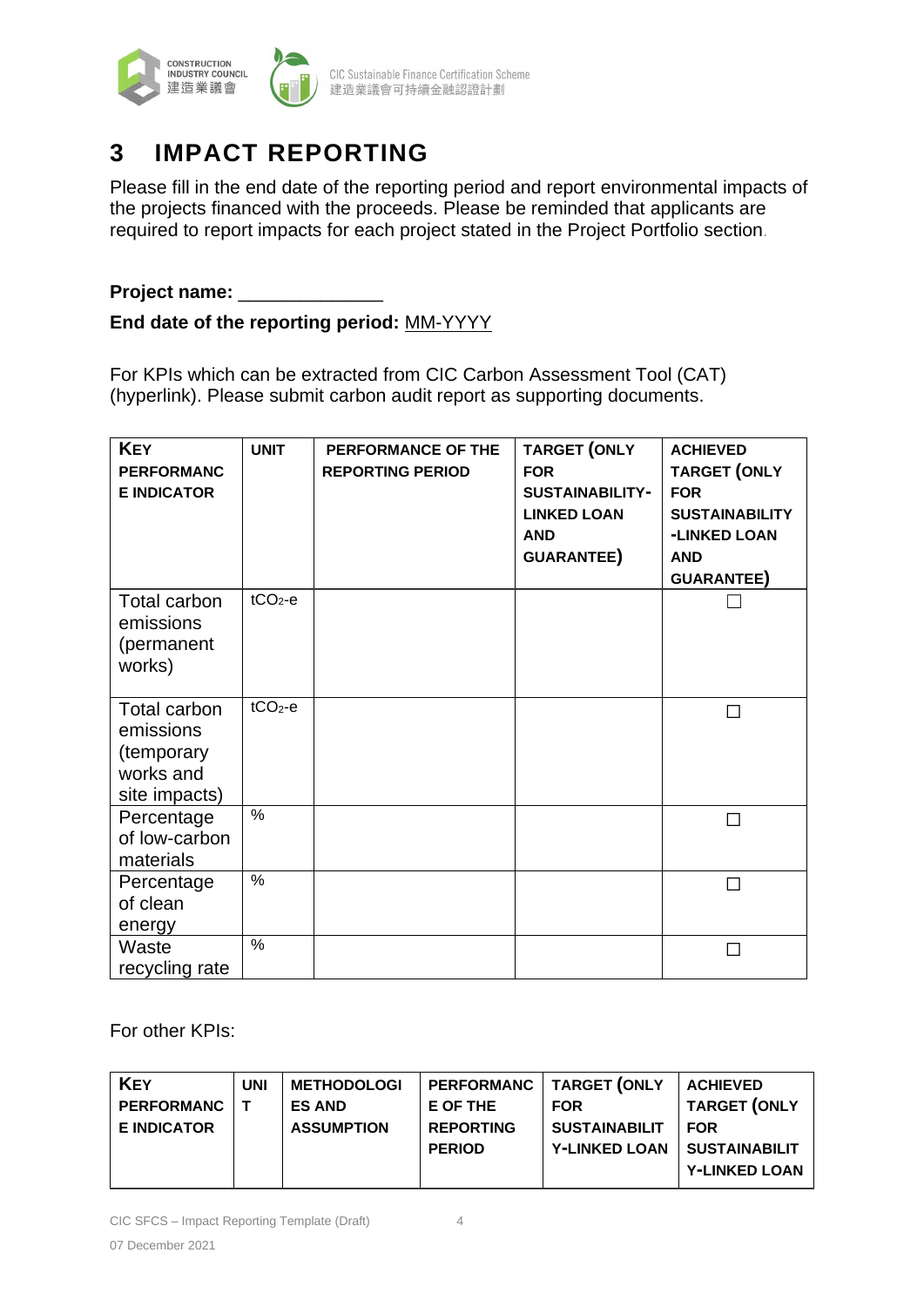

|  |  | <b>AND</b><br><b>GUARANTEE)</b> | <b>AND</b><br><b>GUARANTEE)</b> |
|--|--|---------------------------------|---------------------------------|
|  |  |                                 |                                 |
|  |  |                                 |                                 |
|  |  |                                 |                                 |

#### **Supporting documents**

Please upload supporting documents, such as of annual/ sustainability report, CIC Carbon Assessment Tool (CAT) carbon audit report, published documents and working files.

*The file size of each document should not exceed 20 pages or 10MB.* 

File name: **Example** 

Description:

#### **4 DECLARATION**

We hereby declare that:

We agree to the Declaration of Veracity of Information (hyperlink), Privacy Policy Statement and Disclaimer [\(hyperlink\)](http://www.cic.hk/eng/main/disclaimer/) and Terms and Conditions (hyperlink) of SFCS.

If we have any conflict of interest in any matters whatsoever in connection with the assessment of SFCS, we shall immediately make a declaration to CIC.

 $\Box$  We would like to report the following existing or potential conflict of interest situation.

Please describe below any relationship, transaction or position you hold (as volunteer or otherwise), or circumstances that you believe could contribute to a conflict of interest between SFCS and your personal, financial or other interests.

Declaration: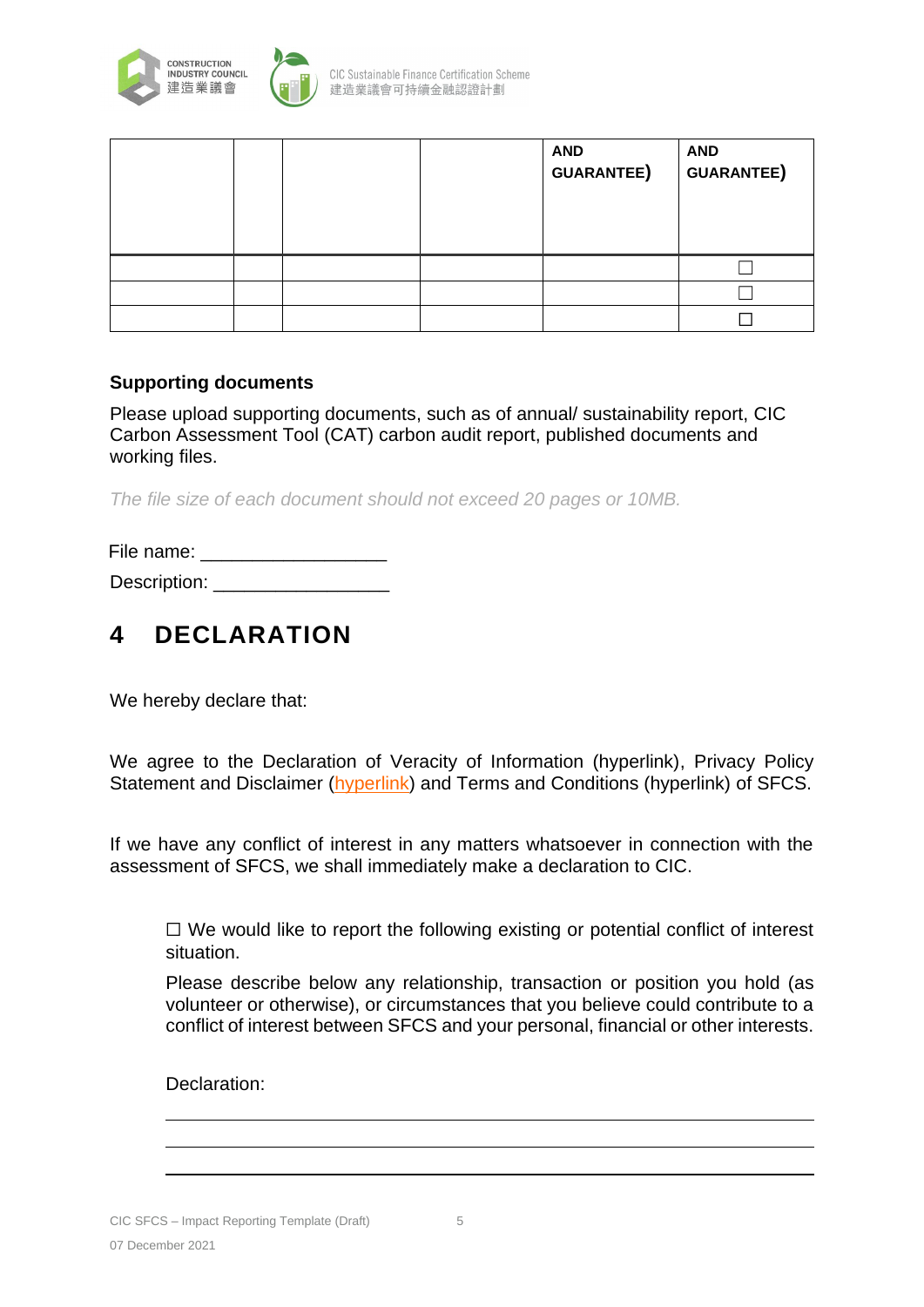

 $\Box$  To keep you informed of the CIC activities, which may be of interest to you, CIC would like to use your personal data, including your name, phone number and email address, to update you in relation to CIC activities. We agree with the proposed use of our personal data in any marketing activities arranged by CIC.

(Remark: sign to confirm)